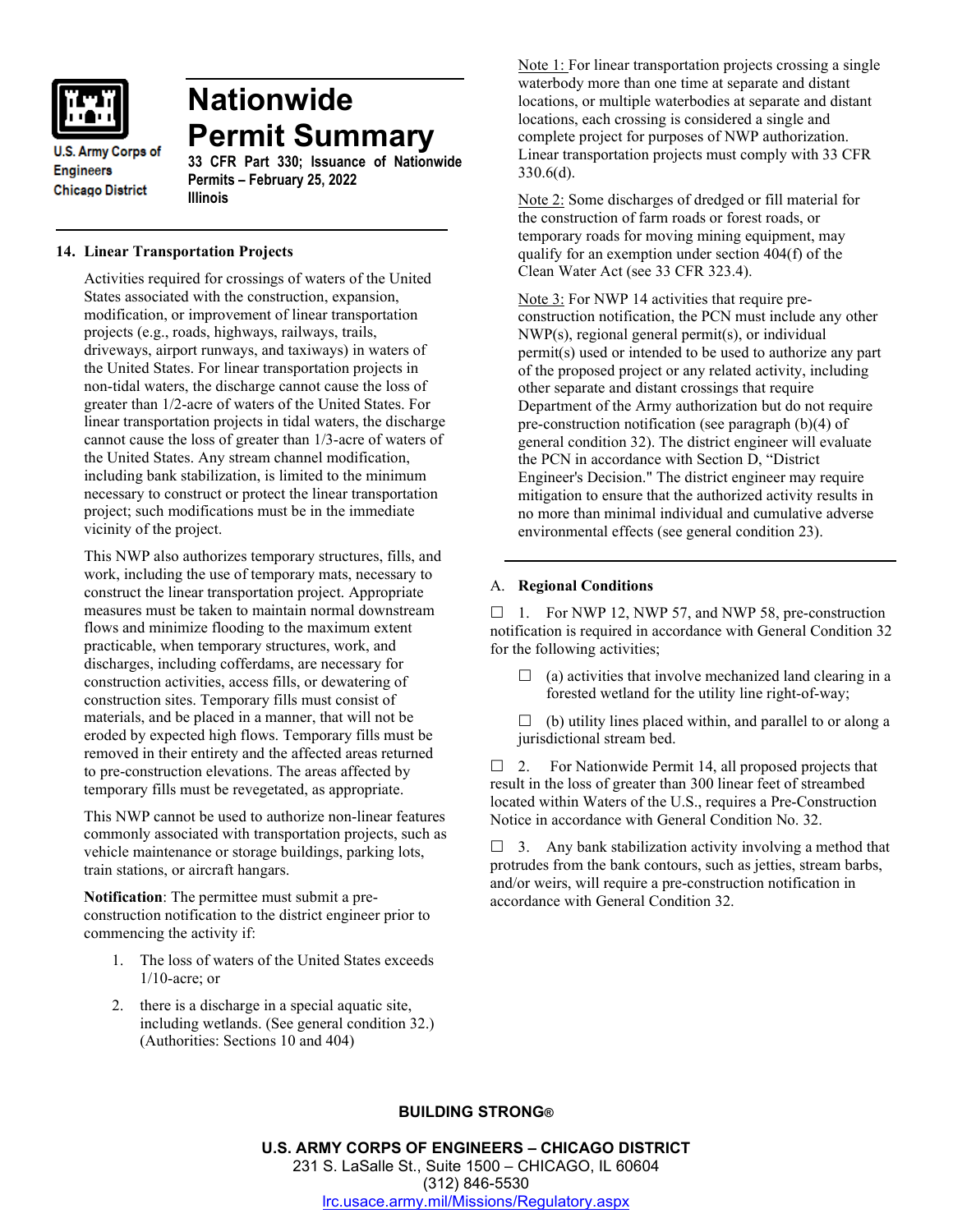#### B. **Nationwide Permit General Conditions**

Note: To qualify for NWP authorization, the prospective permittee must comply with the following general conditions, as applicable, in addition to any regional or case-specific conditions imposed by the division engineer or district engineer. Prospective permittees should contact the appropriate Corps district office to determine if regional conditions have been imposed on an NWP. Prospective permittees should also contact the appropriate Corps district office to determine the status of Clean Water Act Section 401 water quality certification and/or Coastal Zone Management Act consistency for an NWP. Every person who may wish to obtain permit authorization under one or more NWPs, or who is currently relying on an existing or prior permit authorization under one or more NWPs, has been and is on notice that all of the provisions of 33 CFR 330.1 through 330.6 apply to every NWP authorization. Note especially 33 CFR 330.5 relating to the modification, suspension, or revocation of any NWP authorization.

## 1. **Navigation**.

 $\Box$  (a) No activity may cause more than a minimal adverse effect on navigation.

 $\Box$  (b) Any safety lights and signals prescribed by the U.S. Coast Guard, through regulations or otherwise, must be installed and maintained at the permittee's expense on authorized facilities in navigable waters of the United States.

 $\Box$  (c) The permittee understands and agrees that, if future operations by the United States require the removal, relocation, or other alteration, of the structure or work herein authorized, or if, in the opinion of the Secretary of the Army or his authorized representative, said structure or work shall cause unreasonable obstruction to the free navigation of the navigable waters, the permittee will be required, upon due notice from the Corps of Engineers, to remove, relocate, or alter the structural work or obstructions caused thereby, without expense to the United States. No claim shall be made against the United States on account of any such removal or alteration.

□ 2. **Aquatic Life Movements.** No activity may substantially disrupt the necessary life cycle movements of those species of aquatic life indigenous to the waterbody, including those species that normally migrate through the area, unless the activity's primary purpose is to impound water. All permanent and temporary crossings of waterbodies shall be suitably culverted, bridged, or otherwise designed and constructed to maintain low flows to sustain the movement of those aquatic species. If a bottomless culvert cannot be used, then the crossing should be designed and constructed to minimize adverse effects to aquatic life movements.

 3. **Spawning Areas**. Activities in spawning areas during spawning seasons must be avoided to the maximum extent practicable. Activities that result in the physical destruction (e.g., through excavation, fill, or downstream smothering by substantial turbidity) of an important spawning area are not authorized.

 4. **Migratory Bird Breeding Areas.** Activities in waters of the United States that serve as breeding areas for migratory birds must be avoided to the maximum extent practicable.

 5. **Shellfish Beds**. No activity may occur in areas of concentrated shellfish populations, unless the activity is directly related to a shellfish harvesting activity authorized by NWPs 4 and 48, or is a shellfish seeding or habitat restoration activity authorized by NWP 27.

 6. **Suitable Material**. No activity may use unsuitable material (e.g., trash, debris, car bodies, asphalt, etc.). Material used for construction or discharged must be free from toxic pollutants in toxic amounts (see section 307 of the Clean Water Act).

 7. **Water Supply Intakes**. No activity may occur in the proximity of a public water supply intake, except where the activity is for the repair or improvement of public water supply intake structures or adjacent bank stabilization.

 8. **Adverse Effects from Impoundments**. If the activity creates an impoundment of water, adverse effects to the aquatic system due to accelerating the passage of water, and/or restricting its flow must be minimized to the maximum extent practicable.

 9. **Management of Water Flows**. To the maximum extent practicable, the pre-construction course, condition, capacity, and location of open waters must be maintained for each activity, including stream channelization, storm water management activities, and temporary and permanent road crossings, except as provided below. The activity must be constructed to withstand expected high flows. The activity must not restrict or impede the passage of normal or high flows, unless the primary purpose of the activity is to impound water or manage high flows. The activity may alter the pre-construction course, condition, capacity, and location of open waters if it benefits the aquatic environment (e.g., stream restoration or relocation activities).

 10. **Fills Within 100-Year Floodplains**. The activity must comply with applicable FEMA-approved state or local floodplain management requirements.

 11. **Equipment**. Heavy equipment working in wetlands or mudflats must be placed on mats, or other measures must be taken to minimize soil disturbance.

 12. **Soil Erosion and Sediment Controls**. Appropriate soil erosion and sediment controls must be used and maintained in effective operating condition during construction, and all exposed soil and other fills, as well as any work below the ordinary high water mark or high tide line, must be permanently stabilized at the earliest practicable date. Permittees are encouraged to perform work within waters of the United States during periods of low-flow or no-flow, or during low tides.

 13. **Removal of Temporary Fills**. Temporary structures must be removed, to the maximum extent practicable, after their use has been discontinued. Temporary fills must be removed in their entirety and the affected areas returned to pre-construction elevations. The affected areas must be revegetated, as appropriate.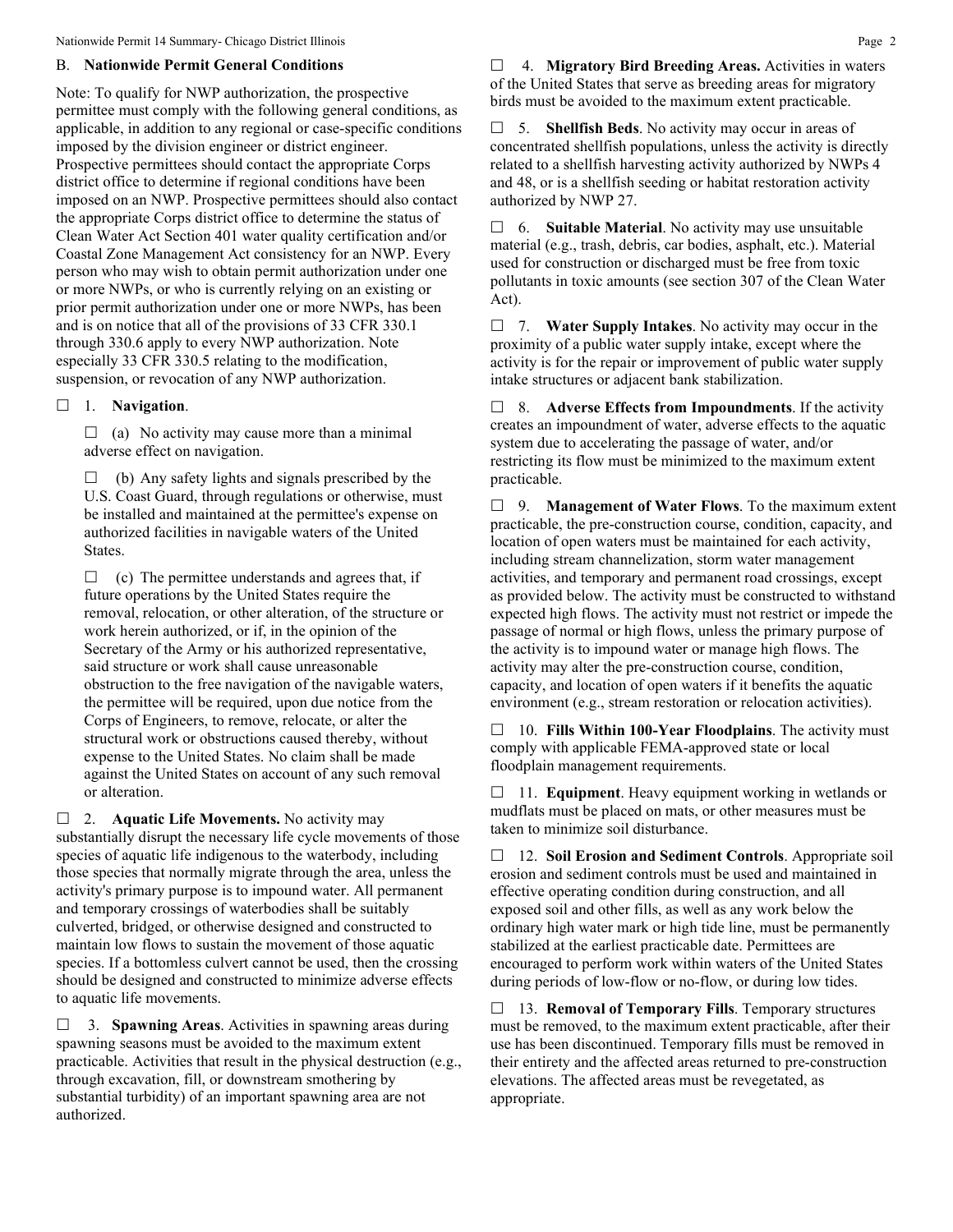14. **Proper Maintenance**. Any authorized structure or fill shall be properly maintained, including maintenance to ensure public safety and compliance with applicable NWP general conditions, as well as any activity-specific conditions added by the district engineer to an NWP authorization.

 15. **Single and Complete Project**. The activity must be a single and complete project. The same NWP cannot be used more than once for the same single and complete project.

## 16. **Wild and Scenic Rivers**.

 $\Box$  (a) No NWP activity may occur in a component of the National Wild and Scenic River System, or in a river officially designated by Congress as a "study river" for possible inclusion in the system while the river is in an official study status, unless the appropriate Federal agency with direct management responsibility for such river, has determined in writing that the proposed activity will not adversely affect the Wild and Scenic River designation or study status.

 $\Box$  (b) If a proposed NWP activity will occur in a component of the National Wild and Scenic River System, or in a river officially designated by Congress as a "study river" for possible inclusion in the system while the river is in an official study status, the permittee must submit a preconstruction notification (see general condition 32). The district engineer will coordinate the PCN with the Federal agency with direct management responsibility for that river. Permittees shall not begin the NWP activity until notified by the district engineer that the Federal agency with direct management responsibility for that river has determined in writing that the proposed NWP activity will not adversely affect the Wild and Scenic River designation or study status.

 $\Box$  (c) Information on Wild and Scenic Rivers may be obtained from the appropriate Federal land management agency responsible for the designated Wild and Scenic River or study river (e.g., National Park Service, U.S. Forest Service, Bureau of Land Management, U.S. Fish and Wildlife Service). Information on these rivers is also available at: http://www.rivers.gov/.

 17. **Tribal Rights**. No activity or its operation may impair reserved tribal rights, including, but not limited to, reserved water rights and treaty fishing and hunting rights.

#### 18. **Endangered Species**.

 $\Box$  (a) No activity is authorized under any NWP which is likely to directly or indirectly jeopardize the continued existence of a threatened or endangered species or a species proposed for such designation, as identified under the Federal Endangered Species Act (ESA), or which will directly or indirectly destroy or adversely modify the critical habitat of such species. No activity is authorized under any NWP which "may affect" a listed species or critical habitat, unless ESA section 7 consultation addressing the consequences of the proposed activity on listed species or critical habitat has been completed. See 50 CFR 402.02 for the definition of "effects of the action" for the purposes of ESA section 7 consultation, as well as 50 CFR 402.17, which provides further explanation under ESA section 7 regarding "activities that are reasonably

certain to occur" and "consequences caused by the proposed action."

 $\Box$  (b) Federal agencies should follow their own procedures for complying with the requirements of the ESA (see 33 CFR 330.4(f)(1)). If pre-construction notification is required for the proposed activity, the Federal permittee must provide the district engineer with the appropriate documentation to demonstrate compliance with those requirements. The district engineer will verify that the appropriate documentation has been submitted. If the appropriate documentation has not been submitted, additional ESA section 7 consultation may be necessary for the activity and the respective federal agency would be responsible for fulfilling its obligation under section 7 of the ESA.

 $\Box$  (c) Non-federal permittees must submit a preconstruction notification to the district engineer if any listed species (or species proposed for listing) or designated critical habitat (or critical habitat proposed such designation) might be affected or is in the vicinity of the activity, or if the activity is located in designated critical habitat or critical habitat proposed for such designation, and shall not begin work on the activity until notified by the district engineer that the requirements of the ESA have been satisfied and that the activity is authorized. For activities that might affect Federally-listed endangered or threatened species (or species proposed for listing) or designated critical habitat (or critical habitat proposed for such designation), the pre-construction notification must include the name(s) of the endangered or threatened species (or species proposed for listing) that might be affected by the proposed activity or that utilize the designated critical habitat (or critical habitat proposed for such designation) that might be affected by the proposed activity. The district engineer will determine whether the proposed activity "may affect" or will have "no effect" to listed species and designated critical habitat and will notify the non-Federal applicant of the Corps' determination within 45 days of receipt of a complete preconstruction notification. For activities where the non-Federal applicant has identified listed species (or species proposed for listing) or designated critical habitat (or critical habitat proposed for such designation) that might be affected or is in the vicinity of the activity, and has so notified the Corps, the applicant shall not begin work until the Corps has provided notification that the proposed activity will have "no effect" on listed species (or species proposed for listing or designated critical habitat (or critical habitat proposed for such designation), or until ESA section 7 consultation or conference has been completed. If the non-Federal applicant has not heard back from the Corps within 45 days, the applicant must still wait for notification from the Corps.

 $\Box$  (d) As a result of formal or informal consultation with the FWS or NMFS the district engineer may add species-specific permit conditions to the NWPs.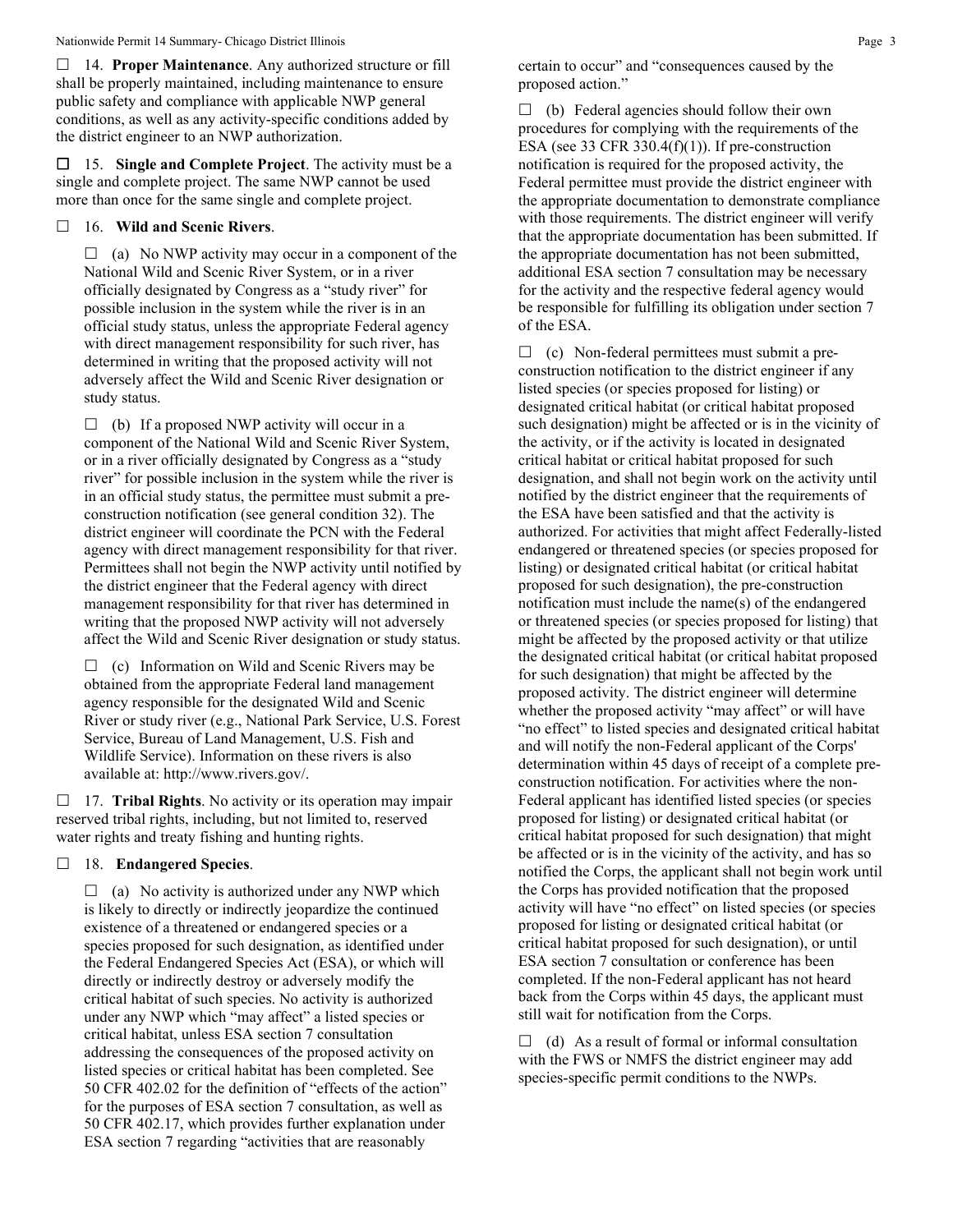$\Box$  (e) Authorization of an activity by an NWP does not authorize the "take" of a threatened or endangered species as defined under the ESA. In the absence of separate authorization (e.g., an ESA Section 10 Permit, a Biological Opinion with "incidental take" provisions, etc.) from the FWS or the NMFS, the Endangered Species Act prohibits any person subject to the jurisdiction of the United States to take a listed species, where "take" means to harass, harm, pursue, hunt, shoot, wound, kill, trap, capture, or collect, or to attempt to engage in any such conduct. The word "harm" in the definition of "take" means an act which actually kills or injures wildlife. Such an act may include significant habitat modification or degradation where it actually kills or injures wildlife by significantly impairing essential behavioral patterns, including breeding, feeding or sheltering.

 $\Box$  (f) If the non-federal permittee has a valid ESA section  $10(a)(1)(B)$  incidental take permit with an approved Habitat Conservation Plan for a project or a group of projects that includes the proposed NWP activity, the non-federal applicant should provide a copy of that ESA section  $10(a)(1)(B)$  permit with the PCN required by paragraph (c) of this general condition. The district engineer will coordinate with the agency that issued the ESA section  $10(a)(1)(B)$  permit to determine whether the proposed NWP activity and the associated incidental take were considered in the internal ESA section 7 consultation conducted for the ESA section  $10(a)(1)(B)$  permit. If that coordination results in concurrence from the agency that the proposed NWP activity and the associated incidental take were considered in the internal ESA section 7 consultation for the ESA section  $10(a)(1)(B)$  permit, the district engineer does not need to conduct a separate ESA section 7 consultation for the proposed NWP activity. The district engineer will notify the non-federal applicant within 45 days of receipt of a complete pre-construction notification whether the ESA section  $10(a)(1)(B)$  permit covers the proposed NWP activity or whether additional ESA section 7 consultation is required.

 $\Box$  (g) Information on the location of threatened and endangered species and their critical habitat can be obtained directly from the offices of the FWS and NMFS or their world wide web pages at http://www.fws.gov/ or http://www.fws.gov/ipac and

http://www.nmfs.noaa.gov/pr/species/esa/ respectively.

 19. **Migratory Birds and Bald and Golden Eagles**. The permittee is responsible for ensuring that an action authorized by NWP complies with the Migratory Bird Treaty Act and the Bald and Golden Eagle Protection Act. The permittee is responsible for contacting the appropriate local office of the U.S. Fish and Wildlife Service to determine what measures, if any, are necessary or appropriate to reduce adverse effects to migratory birds or eagles, including whether "incidental take" permits are necessary and available under the Migratory Bird Treaty Act or Bald and Golden Eagle Protection Act for a particular activity.

## 20. **Historic Properties**.

 $\Box$  (a) No activity is authorized under any NWP which may have the potential to cause effects to properties listed, or eligible for listing, in the National Register of

Historic Places until the requirements of Section 106 of the National Historic Preservation Act (NHPA) have been satisfied.

 $\Box$  (b) Federal permittees should follow their own procedures for complying with the requirements of section 106 of the National Historic Preservation Act (see 33 CFR 330.4(g)(1)). If pre-construction notification is required for the proposed NWP activity, the Federal permittee must provide the district engineer with the appropriate documentation to demonstrate compliance with those requirements. The district engineer will verify that the appropriate documentation has been submitted. If the appropriate documentation is not submitted, then additional consultation under section 106 may be necessary. The respective federal agency is responsible for fulfilling its obligation to comply with section 106.

 $\Box$  (c) Non-federal permittees must submit a preconstruction notification to the district engineer if the NWP activity might have the potential to cause effects to any historic properties listed on, determined to be eligible for listing on, or potentially eligible for listing on the National Register of Historic Places, including previously unidentified properties. For such activities, the preconstruction notification must state which historic properties might have the potential to be affected by the proposed NWP activity or include a vicinity map indicating the location of the historic properties or the potential for the presence of historic properties. Assistance regarding information on the location of, or potential for, the presence of historic properties can be sought from the State Historic Preservation Officer, Tribal Historic Preservation Officer, or designated tribal representative, as appropriate, and the National Register of Historic Places (see 33 CFR 330.4(g)). When reviewing pre-construction notifications, district engineers will comply with the current procedures for addressing the requirements of section 106 of the National Historic Preservation Act. The district engineer shall make a reasonable and good faith effort to carry out appropriate identification efforts commensurate with potential impacts, which may include background research, consultation, oral history interviews, sample field investigation, and/or field survey. Based on the information submitted in the PCN and these identification efforts, the district engineer shall determine whether the proposed NWP activity has the potential to cause effects on the historic properties. Section 106 consultation is not required when the district engineer determines that the activity does not have the potential to cause effects on historic properties (see 36 CFR 800.3(a)). Section 106 consultation is required when the district engineer determines that the activity has the potential to cause effects on historic properties. The district engineer will conduct consultation with consulting parties identified under 36 CFR 800.2(c) when he or she makes any of the following effect determinations for the purposes of section 106 of the NHPA: No historic properties affected, no adverse effect, or adverse effect.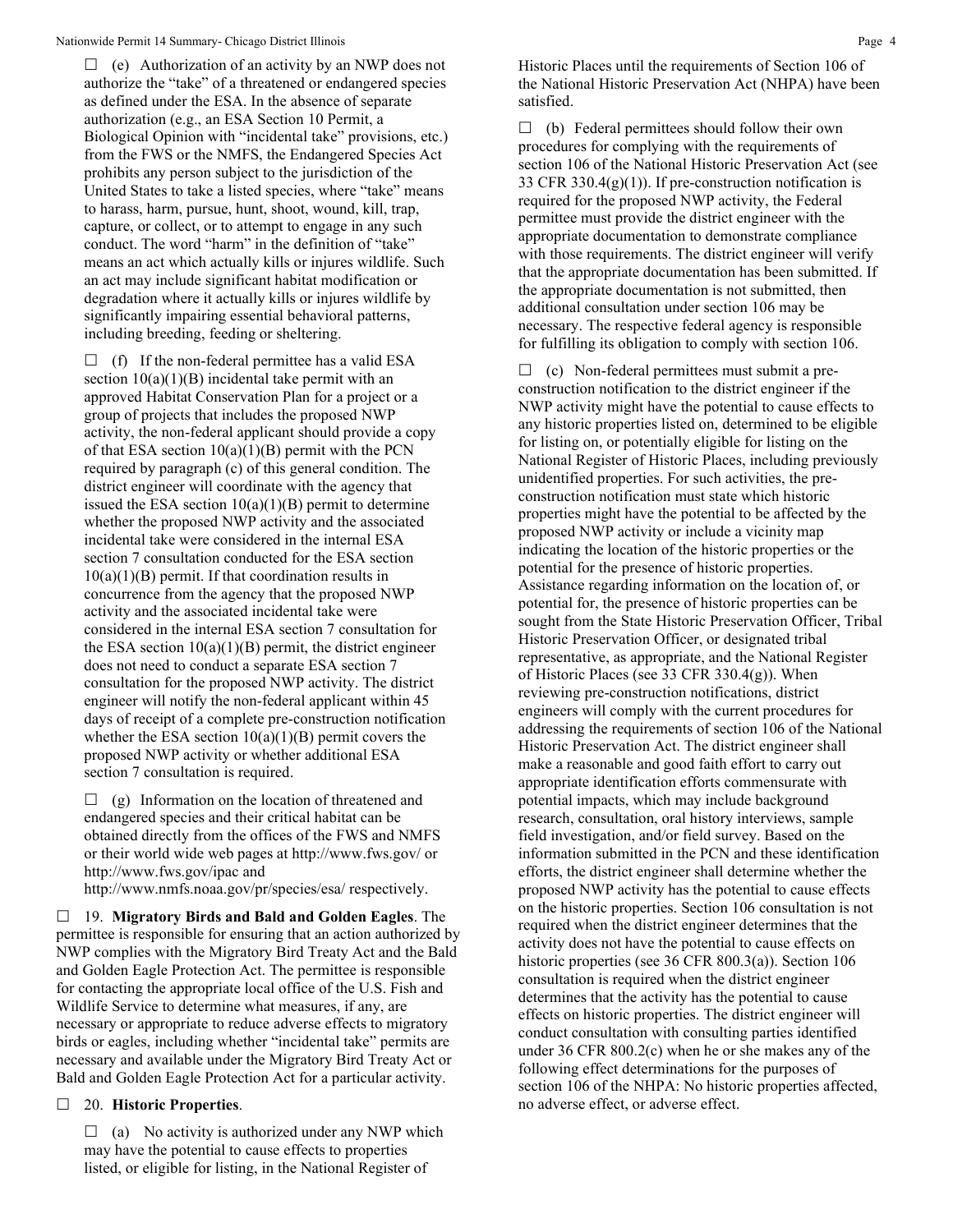$\Box$  (d) Where the non-Federal applicant has identified historic properties on which the proposed NWP activity might have the potential to cause effects and has so notified the Corps, the non-Federal applicant shall not begin the activity until notified by the district engineer either that the activity has no potential to cause effects to historic properties or that NHPA section 106 consultation has been completed. For non-federal permittees, the district engineer will notify the prospective permittee within 45 days of receipt of a complete pre-construction notification whether NHPA section 106 consultation is required. If NHPA section 106 consultation is required, the district engineer will notify the non-Federal applicant that he or she cannot begin the activity until section 106 consultation is completed. If the non-Federal applicant has not heard back from the Corps within 45 days, the applicant must still wait for notification from the Corps.

 $\Box$  (e) Prospective permittees should be aware that section 110k of the NHPA (54 U.S.C. 306113) prevents the Corps from granting a permit or other assistance to an applicant who, with intent to avoid the requirements of section 106 of the NHPA, has intentionally significantly adversely affected a historic property to which the permit would relate, or having legal power to prevent it, allowed such significant adverse effect to occur, unless the Corps, after consultation with the Advisory Council on Historic Preservation (ACHP), determines that circumstances justify granting such assistance despite the adverse effect created or permitted by the applicant. If circumstances justify granting the assistance, the Corps is required to notify the ACHP and provide documentation specifying the circumstances, the degree of damage to the integrity of any historic properties affected, and proposed mitigation. This documentation must include any views obtained from the applicant, SHPO/THPO, appropriate Indian tribes if the undertaking occurs on or affects historic properties on tribal lands or affects properties of interest to those tribes, and other parties known to have a legitimate interest in the impacts to the permitted activity on historic properties.

 21. **Discovery of Previously Unknown Remains and Artifacts**. Permittees that discover any previously unknown historic, cultural or archeological remains and artifacts while accomplishing the activity authorized by NWP, they must immediately notify the district engineer of what they have found, and to the maximum extent practicable, avoid construction activities that may affect the remains and artifacts until the required coordination has been completed. The district engineer will initiate the Federal, Tribal, and state coordination required to determine if the items or remains warrant a recovery effort or if the site is eligible for listing in the National Register of Historic Places.

 22. **Designated Critical Resource Waters**. Critical resource waters include, NOAA-managed marine sanctuaries and marine monuments, and National Estuarine Research Reserves. The district engineer may designate, after notice and opportunity for public comment, additional waters officially designated by a state as having particular environmental or ecological significance, such as outstanding national resource waters or state natural heritage sites. The district engineer may

 $\Box$  (a) Discharges of dredged or fill material into waters of the United States are not authorized by NWPs 7, 12, 14, 16, 17, 21, 29, 31, 35, 39, 40, 42, 43, 44, 49, 50, 51, 52, 57, and 58 for any activity within, or directly affecting, critical resource waters, including wetlands adjacent to such waters.

 $\Box$  (b) For NWPs 3, 8, 10, 13, 15, 18, 19, 22, 23, 25, 27, 28, 30, 33, 34, 36, 37, 38, and 54, notification is required in accordance with general condition 32, for any activity proposed by permittees in the designated critical resource waters including wetlands adjacent to those waters. The district engineer may authorize activities under these NWPs only after she or he determines that the impacts to the critical resource waters will be no more than minimal.

 23. **Mitigation**. The district engineer will consider the following factors when determining appropriate and practicable mitigation necessary to ensure that the individual and cumulative adverse environmental effects are no more than minimal:

 $\Box$  (a) The activity must be designed and constructed to avoid and minimize adverse effects, both temporary and permanent, to waters of the United States to the maximum extent practicable at the project site (i.e., on site).

 $\Box$  (b) Mitigation in all its forms (avoiding, minimizing, rectifying, reducing, or compensating for resource losses) will be required to the extent necessary to ensure that the individual and cumulative adverse environmental effects are no more than minimal.

 $\Box$  (c) Compensatory mitigation at a minimum one-forone ratio will be required for all wetland losses that exceed 1/10-acre and require pre-construction notification, unless the district engineer determines in writing that either some other form of mitigation would be more environmentally appropriate or the adverse environmental effects of the proposed activity are no more than minimal, and provides an activity-specific waiver of this requirement. For wetland losses of 1/10 acre or less that require pre-construction notification, the district engineer may determine on a case-by-case basis that compensatory mitigation is required to ensure that the activity results in only minimal adverse environmental effects.

 $\Box$  (d) Compensatory mitigation at a minimum one-forone ratio will be required for all losses of stream bed that exceed 3/100-acre and require pre-construction notification, unless the district engineer determines in writing that either some other form of mitigation would be more environmentally appropriate or the adverse environmental effects of the proposed activity are no more than minimal, and provides an activity-specific waiver of this requirement.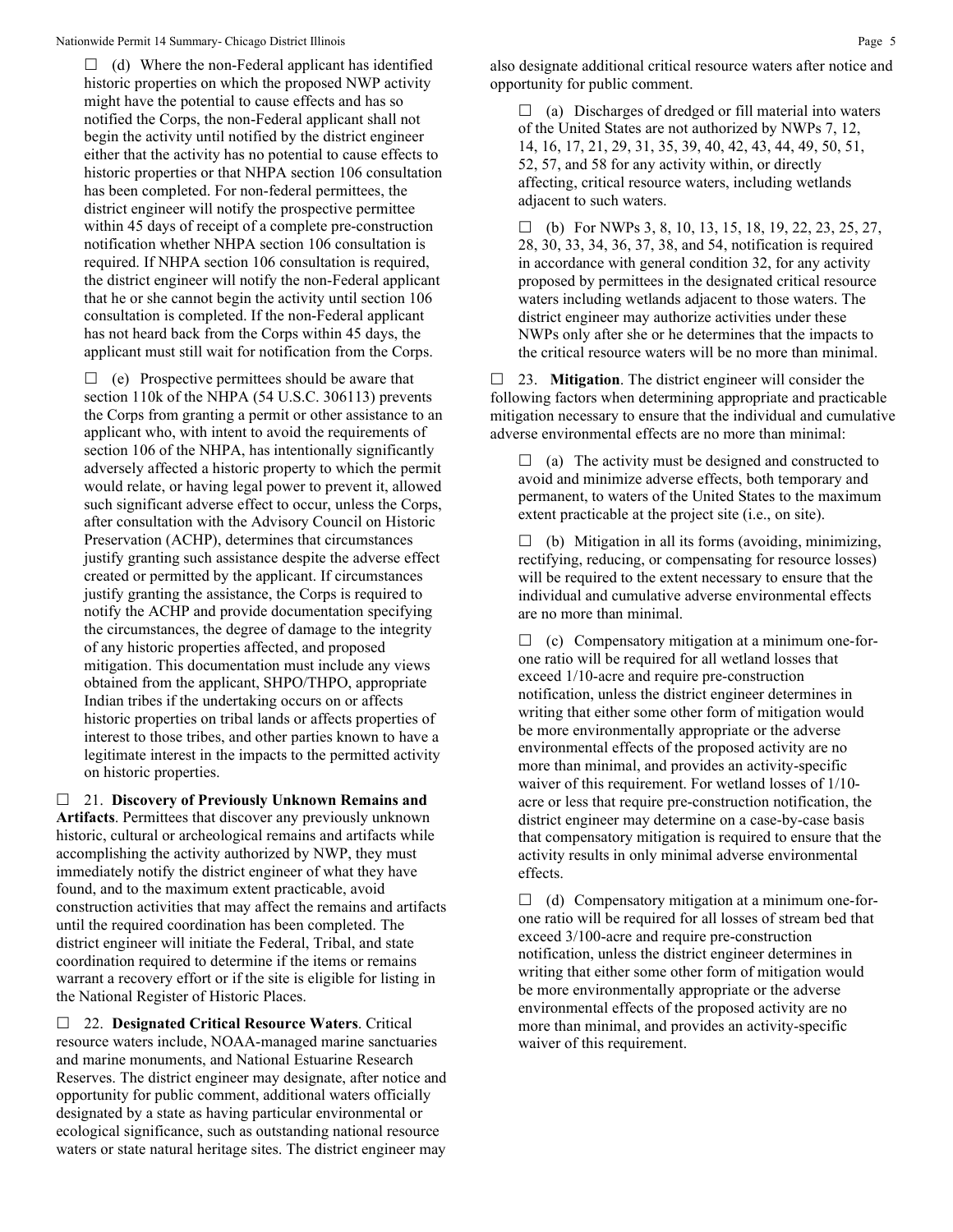This compensatory mitigation requirement may be satisfied through the restoration or enhancement of riparian areas next to streams in accordance with paragraph (e) of this general condition. For losses of stream bed of 3/100-acre or less that require preconstruction notification, the district engineer may determine on a case-by-case basis that compensatory mitigation is required to ensure that the activity results in only minimal adverse environmental effects. Compensatory mitigation for losses of streams should be provided, if practicable, through stream rehabilitation, enhancement, or preservation, since streams are difficultto-replace resources (see  $33 \text{ CFR } 332.3(e)(3)$ ).

 $\Box$  (e) Compensatory mitigation plans for NWP activities in or near streams or other open waters will normally include a requirement for the restoration or enhancement, maintenance, and legal protection (e.g., conservation easements) of riparian areas next to open waters. In some cases, the restoration or maintenance/protection of riparian areas may be the only compensatory mitigation required. If restoring riparian areas involves planting vegetation, only native species should be planted. The width of the required riparian area will address documented water quality or aquatic habitat loss concerns. Normally, the riparian area will be 25 to 50 feet wide on each side of the stream, but the district engineer may require slightly wider riparian areas to address documented water quality or habitat loss concerns. If it is not possible to restore or maintain/protect a riparian area on both sides of a stream, or if the waterbody is a lake or coastal waters, then restoring or maintaining/protecting a riparian area along a single bank or shoreline may be sufficient.

Where both wetlands and open waters exist on the project site, the district engineer will determine the appropriate compensatory mitigation (e.g., riparian areas and/or wetlands compensation) based on what is best for the aquatic environment on a watershed basis. In cases where riparian areas are determined to be the most appropriate form of minimization or compensatory mitigation, the district engineer may waive or reduce the requirement to provide wetland compensatory mitigation for wetland losses.

 $\Box$  (f) Compensatory mitigation projects provided to offset losses of aquatic resources must comply with the applicable provisions of 33 CFR part 332.

 $\Box$  (1) The prospective permittee is responsible for proposing an appropriate compensatory mitigation option if compensatory mitigation is necessary to ensure that the activity results in no more than minimal adverse environmental effects. For the NWPs, the preferred mechanism for providing compensatory mitigation is mitigation bank credits or in-lieu fee program credits (see 33 CFR 332.3(b)(2) and (3)). However, if an appropriate number and type of mitigation bank or in-lieu credits are not available at the time the PCN is submitted to the district engineer, the district engineer may approve the use of permittee-responsible mitigation.

 $\Box$  (2) The amount of compensatory mitigation required by the district engineer must be sufficient to ensure that the authorized activity results in no more than minimal individual and cumulative adverse environmental effects (see 33 CFR 330.1(e)(3)). (See also 33 CFR 332.3(f).)

 $\Box$  (3) Since the likelihood of success is greater and the impacts to potentially valuable uplands are reduced, aquatic resource restoration should be the first compensatory mitigation option considered for permittee-responsible mitigation.

 $\Box$  (4) If permittee-responsible mitigation is the proposed option, the prospective permittee is responsible for submitting a mitigation plan. A conceptual or detailed mitigation plan may be used by the district engineer to make the decision on the NWP verification request, but a final mitigation plan that addresses the applicable requirements of 33 CFR  $332.4(c)(2)$  through (14) must be approved by the district engineer before the permittee begins work in waters of the United States, unless the district engineer determines that prior approval of the final mitigation plan is not practicable or not necessary to ensure timely completion of the required compensatory mitigation (see 33 CFR 332.3(k)(3)).

 $\Box$  (5) If mitigation bank or in-lieu fee program credits are the proposed option, the mitigation plan needs to address only the baseline conditions at the impact site and the number of credits to be provided (see 33 CFR 332.4(c)(1)(ii)).

 $\Box$  (6) Compensatory mitigation requirements (e.g., resource type and amount to be provided as compensatory mitigation, site protection, ecological performance standards, monitoring requirements) may be addressed through conditions added to the NWP authorization, instead of components of a compensatory mitigation plan (see 33 CFR  $332.4(c)(1)(ii)$ .

 $\Box$  (g) Compensatory mitigation will not be used to increase the acreage losses allowed by the acreage limits of the NWPs. For example, if an NWP has an acreage limit of 1/2-acre, it cannot be used to authorize any NWP activity resulting in the loss of greater than 1/2-acre of waters of the United States, even if compensatory mitigation is provided that replaces or restores some of the lost waters. However, compensatory mitigation can and should be used, as necessary, to ensure that an NWP activity already meeting the established acreage limits also satisfies the no more than minimal impact requirement for the NWPs.

 $\Box$  (h) Permittees may propose the use of mitigation banks, in-lieu fee programs, or permittee-responsible mitigation. When developing a compensatory mitigation proposal, the permittee must consider appropriate and practicable options consistent with the framework at 33 CFR 332.3(b).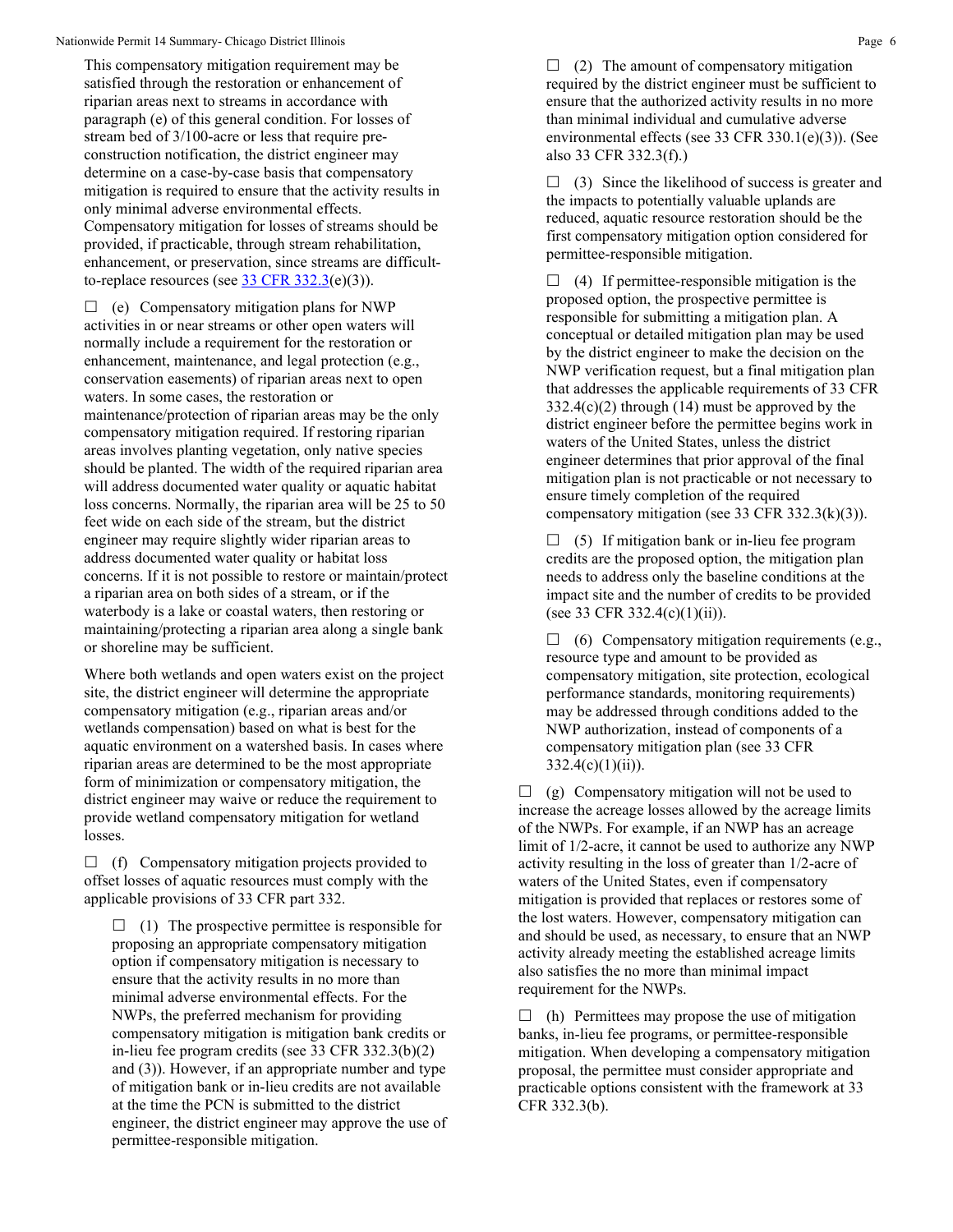For activities resulting in the loss of marine or estuarine resources, permittee-responsible mitigation may be environmentally preferable if there are no mitigation banks or in-lieu fee programs in the area that have marine or estuarine credits available for sale or transfer to the permittee. For permittee-responsible mitigation, the special conditions of the NWP verification must clearly indicate the party or parties responsible for the implementation and performance of the compensatory mitigation project, and, if required, its long-term management.

 $\Box$  (i) Where certain functions and services of waters of the United States are permanently adversely affected by a regulated activity, such as discharges of dredged or fill material into waters of the United States that will convert a forested or scrub-shrub wetland to a herbaceous wetland in a permanently maintained utility line right-of-way, mitigation may be required to reduce the adverse environmental effects of the activity to the no more than minimal level.

 24**. Safety of Impoundment Structures**. To ensure that all impoundment structures are safely designed, the district engineer may require non-Federal applicants to demonstrate that the structures comply with established state dam safety criteria or have been designed by qualified persons. The district engineer may also require documentation that the design has been independently reviewed by similarly qualified persons, and appropriate modifications made to ensure safety.

# 25**. Water Quality**.

 $\Box$  (a) Where the certifying authority (state, authorized tribe, or EPA, as appropriate) has not previously certified compliance of an NWP with CWA section 401, a CWA section 401 water quality certification for the proposed discharge must be obtained or waived (see 33 CFR  $330.4(c)$  $330.4(c)$ ). If the permittee cannot comply with all of the conditions of a water quality certification previously issued by certifying authority for the issuance of the NWP, then the permittee must obtain a water quality certification or waiver for the proposed discharge in order for the activity to be authorized by an NWP.

 $\Box$  (b) If the NWP activity requires pre-construction notification and the certifying authority has not previously certified compliance of an NWP with CWA section 401, the proposed discharge is not authorized by an NWP until water quality certification is obtained or waived. If the certifying authority issues a water quality certification for the proposed discharge, the permittee must submit a copy of the certification to the district engineer. The discharge is not authorized by an NWP until the district engineer has notified the permittee that the water quality certification requirement has been satisfied by the issuance of a water quality certification or a waiver.

 $\Box$  (c) The district engineer or certifying authority may require additional water quality management measures to ensure that the authorized activity does not result in more than minimal degradation of water quality.

 26**. Coastal Zone Management**. In coastal states where an NWP has not previously received a state coastal zone management consistency concurrence, an individual state coastal zone management consistency concurrence must be obtained, or a presumption of concurrence must occur (see 33 CFR 330.4(d)). If the permittee cannot comply with all of the conditions of a coastal zone management consistency concurrence previously issued by the state, then the permittee must obtain an individual coastal zone management consistency concurrence or presumption of concurrence in order for the activity to be authorized by NWP. The district engineer or a state may require additional measures to ensure that the authorized activity is consistent with state coastal zone management requirements.

 27**. Regional and Case-By-Case Conditions**. The activity must comply with any regional conditions that may have been added by the Division Engineer (see 33 CFR 330.4(e)) and with any case specific conditions added by the Corps or by the state, Indian Tribe, or U.S. EPA in its CWA section 401 Water Quality Certification, or by the state in its Coastal Zone Management Act consistency determination.

 28**. Use of Multiple Nationwide Permits**. The use of more than one NWP for a single and complete project is authorized, subject to the following restrictions:

 $\Box$  (a) If only one of the NWPs used to authorize the single and complete project has a specified acreage limit, the acreage loss of waters of the United States cannot exceed the acreage limit of the NWP with the highest specified acreage limit. For example, if a road crossing over tidal waters is constructed under NWP 14, with associated bank stabilization authorized by NWP 13, the maximum acreage loss of waters of the United States for the total project cannot exceed 1/3-acre.

 $\Box$  (b) If one or more of the NWPs used to authorize the single and complete project has specified acreage limits, the acreage loss of waters of the United States authorized by those NWPs cannot exceed their respective specified acreage limits. For example, if a commercial development is constructed under NWP 39, and the single and complete project includes the filling of an upland ditch authorized by NWP 46, the maximum acreage loss of waters of the United States for the commercial development under NWP 39 cannot exceed 1/2-acre, and the total acreage loss of waters of United States due to the NWP 39 and 46 activities cannot exceed 1 acre.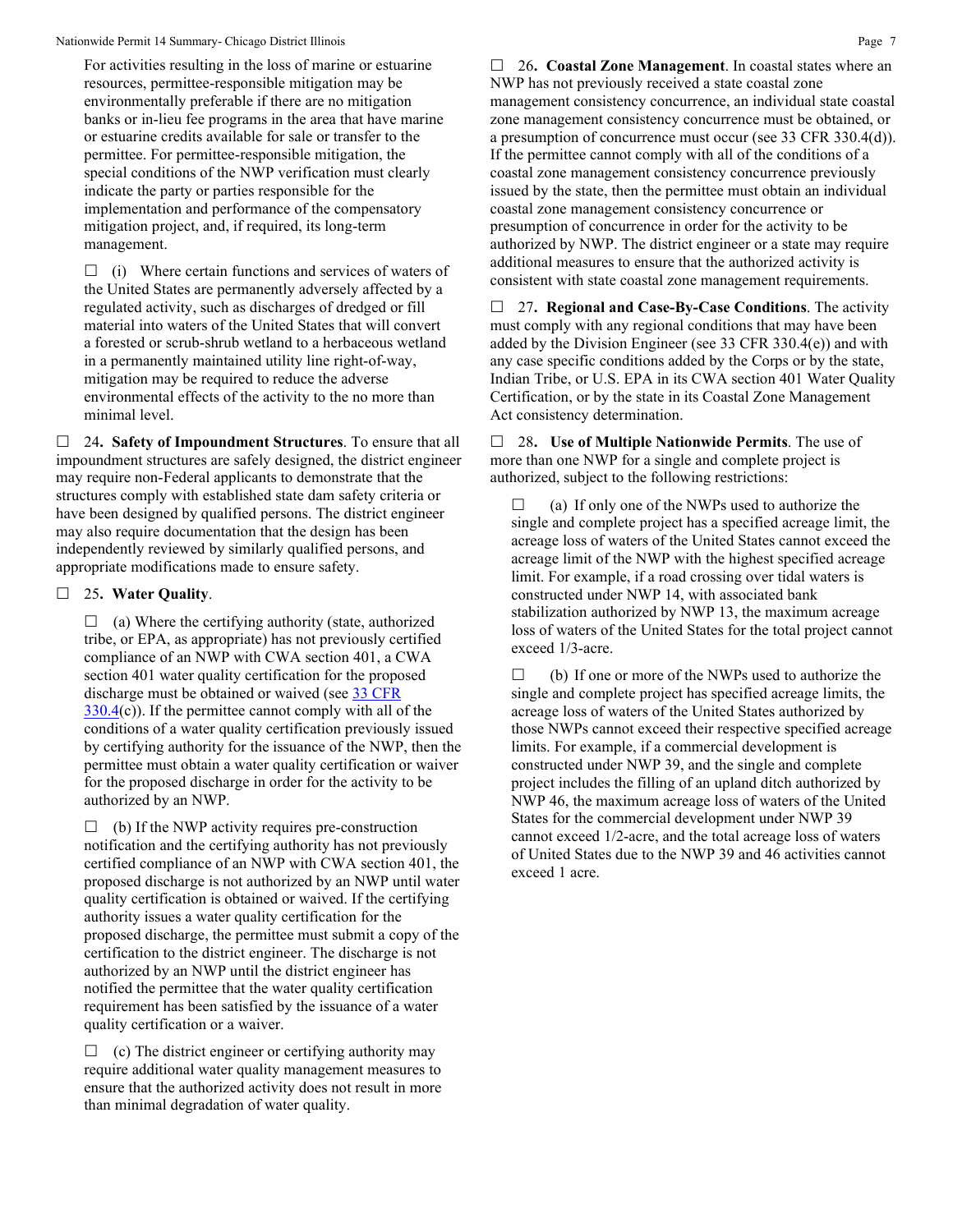29**. Transfer of Nationwide Permit Verifications**. If the permittee sells the property associated with a nationwide permit verification, the permittee may transfer the nationwide permit verification to the new owner by submitting a letter to the appropriate Corps district office to validate the transfer. A copy of the nationwide permit verification must be attached to the letter, and the letter must contain the following statement and signature:

"When the structures or work authorized by this nationwide permit are still in existence at the time the property is transferred, the terms and conditions of this nationwide permit, including any special conditions, will continue to be binding on the new owner(s) of the property. To validate the transfer of this nationwide permit and the associated liabilities associated with compliance with its terms and conditions, have the transferee sign and date below."

(Transferee)

## (Date)

□ 30. **Compliance Certification**. Each permittee who receives an NWP verification letter from the Corps must provide a signed certification documenting completion of the authorized activity and implementation of any required compensatory mitigation. The success of any required permittee-responsible mitigation, including the achievement of ecological performance standards, will be addressed separately by the district engineer. The Corps will provide the permittee the certification document with the NWP verification letter. The certification document will include:

 $\Box$  (a) A statement that the authorized activity was done in accordance with the NWP authorization, including any general, regional, or activity-specific conditions;

 $\Box$  (b) A statement that the implementation of any required compensatory mitigation was completed in accordance with the permit conditions. If credits from a mitigation bank or in-lieu fee program are used to satisfy the compensatory mitigation requirements, the certification must include the documentation required by 33 CFR 332.3(l)(3) to confirm that the permittee secured the appropriate number and resource type of credits; and

 $\Box$  (c) The signature of the permittee certifying the completion of the activity and mitigation.

The completed certification document must be submitted to the district engineer within 30 days of completion of the authorized activity or the implementation of any required compensatory mitigation, whichever occurs later.

 31**. Activities Affecting Structures or Works Built by the United States.** If an NWP activity also requires review by, or permission from, the Corps pursuant to 33 U.S.C. 408 because it will alter or temporarily or permanently occupy or use a U.S. Army Corps of Engineers (USACE) federally authorized Civil Works project (a "USACE project"), the prospective permittee must submit a pre-construction notification. See paragraph (b)(10) of general condition 32.

An activity that requires section 408 permission and/or review is not authorized by NWP until the appropriate Corps office issues the section 408 permission or completes its review to alter, occupy, or use the USACE project, and the district engineer issues a written NWP verification.

#### 32**. Pre-Construction Notification**.

 $\Box$  (a) **Timing**. Where required by the terms of the NWP, the prospective permittee must notify the district engineer by submitting a pre-construction notification (PCN) as early as possible. The district engineer must determine if the PCN is complete within 30 calendar days of the date of receipt and, if the PCN is determined to be incomplete, notify the prospective permittee within that 30 day period to request the additional information necessary to make the PCN complete. The request must specify the information needed to make the PCN complete. As a general rule, district engineers will request additional information necessary to make the PCN complete only once. However, if the prospective permittee does not provide all of the requested information, then the district engineer will notify the prospective permittee that the PCN is still incomplete and the PCN review process will not commence until all of the requested information has been received by the district engineer. The prospective permittee shall not begin the activity until either:

 $\Box$  (1) He or she is notified in writing by the district engineer that the activity may proceed under the NWP with any special conditions imposed by the district or division engineer; or

 $\Box$  (2) 45 calendar days have passed from the district engineer's receipt of the complete PCN and the prospective permittee has not received written notice from the district or division engineer. However, if the permittee was required to notify the Corps pursuant to general condition 18 that listed species or critical habitat might be affected or are in the vicinity of the activity, or to notify the Corps pursuant to general condition 20 that the activity might have the potential to cause effects to historic properties, the permittee cannot begin the activity until receiving written notification from the Corps that there is "no effect" on listed species or "no potential to cause effects" on historic properties, or that any consultation required under Section 7 of the Endangered Species Act (see 33 CFR 330.4(f)) and/or section 106 of the National Historic Preservation Act (see 33 CFR 330.4(g)) has been completed. If the proposed activity requires a written waiver to exceed specified limits of an NWP, the permittee may not begin the activity until the district engineer issues the waiver. If the district or division engineer notifies the permittee in writing that an individual permit is required within 45 calendar days of receipt of a complete PCN, the permittee cannot begin the activity until an individual permit has been obtained. Subsequently, the permittee's right to proceed under the NWP may be modified, suspended, or revoked only in accordance with the procedure set forth in 33 CFR 330.5(d)(2).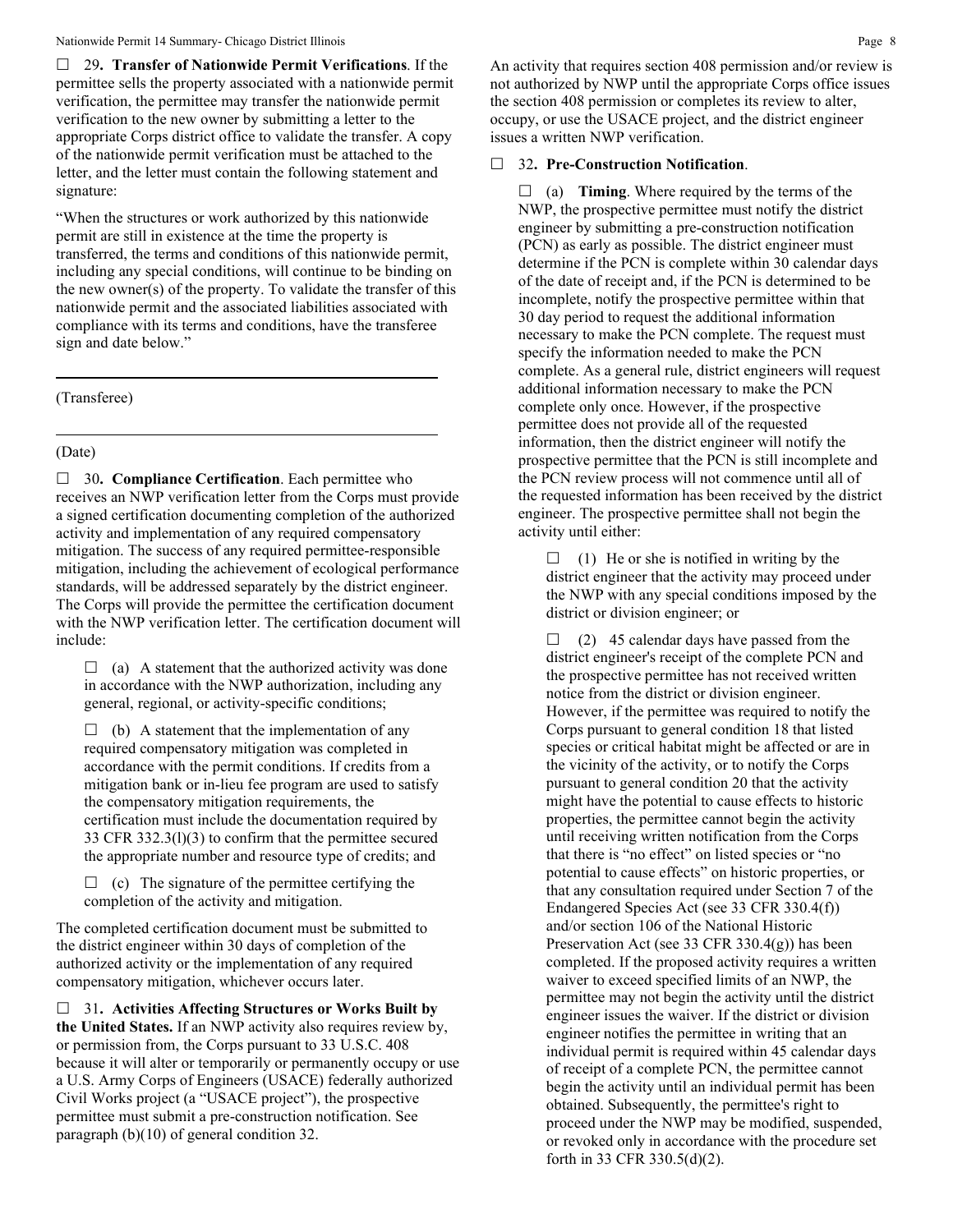(b) **Contents of Pre-Construction Notification**. The PCN must be in writing and include the following information:

 $\Box$  (1) Name, address and telephone numbers of the prospective permittee;

 $\Box$  (2) Location of the proposed activity;

 $\Box$  (3) Identify the specific NWP or NWP(s) the prospective permittee wants to use to authorize the proposed activity;

 $\Box$  (4) (i) A description of the proposed activity; the activity's purpose; direct and indirect adverse environmental effects the activity would cause, including the anticipated amount of loss of wetlands, other special aquatic sites, and other waters expected to result from the NWP activity, in acres, linear feet, or other appropriate unit of measure; a description of any proposed mitigation measures intended to reduce the adverse environmental effects caused by the proposed activity; and any other NWP(s), regional general permit(s), or individual permit(s) used or intended to be used to authorize any part of the proposed project or any related activity, including other separate and distant crossings for linear projects that require Department of the Army authorization but do not require pre-construction notification. The description of the proposed activity and any proposed mitigation measures should be sufficiently detailed to allow the district engineer to determine that the adverse environmental effects of the activity will be no more than minimal and to determine the need for compensatory mitigation or other mitigation measures.

 $\Box$  (ii) For linear projects where one or more single and complete crossings require preconstruction notification, the PCN must include the quantity of anticipated losses of wetlands, other special aquatic sites, and other waters for each single and complete crossing of those wetlands, other special aquatic sites, and other waters (including those single and complete crossings authorized by NWP but do not require PCNs). This information will be used by the district engineer to evaluate the cumulative adverse environmental effects of the proposed linear project, and does not change those non-PCN NWP activities into NWP PCNs.

 $\Box$  (iii) Sketches should be provided when necessary to show that the activity complies with the terms of the NWP. (Sketches usually clarify the activity and when provided results in a quicker decision. Sketches should contain sufficient detail to provide an illustrative description of the proposed activity (e.g., a conceptual plan), but do not need to be detailed engineering plans);

 $\Box$  (5) The PCN must include a delineation of wetlands, other special aquatic sites, and other waters, such as lakes and ponds, perennial, and intermittent, on the project site. Wetland delineations must be prepared in accordance with the current method required by the Corps. The permittee may ask the Corps to delineate the special aquatic sites and other waters on the project site, but there may be a delay if the Corps does the delineation, especially if the project site is large or contains many wetlands, other special aquatic sites, and other waters. Furthermore, the 45-day period will not start until the delineation has been submitted to or completed by the Corps, as appropriate;

 $\Box$  (6) If the proposed activity will result in the loss of greater than 1/10-acre of wetlands or 3/100 acre of stream bed and a PCN is required, the prospective permittee must submit a statement describing how the mitigation requirement will be satisfied, or explaining why the adverse environmental effects are no more than minimal and why compensatory mitigation should not be required. As an alternative, the prospective permittee may submit a conceptual or detailed mitigation plan.

 $\Box$  (7) For non-federal permittees, if any listed species (or species proposed for listing) or designated critical habitat (or critical habitat proposed for such designation) might be affected or is in the vicinity of the activity, or if the activity is located in designated critical habitat (or critical habitat proposed for such designation), the PCN must include the name(s) of those endangered or threatened species (or species proposed for listing) that might be affected by the proposed activity or utilize the designated critical habitat (or critical habitat proposed for such designation) that might be affected by the proposed activity. For NWP activities that require pre-construction notification, Federal permittees must provide documentation demonstrating compliance with the Endangered Species Act;

 $\Box$  (8) For non-federal permittees, if the NWP activity might have the potential to cause effects to a historic property listed on, determined to be eligible for listing on, or potentially eligible for listing on, the National Register of Historic Places, the PCN must state which historic property might have the potential to be affected by the proposed activity or include a vicinity map indicating the location of the historic property. For NWP activities that require preconstruction notification, Federal permittees must provide documentation demonstrating compliance with section 106 of the National Historic Preservation Act;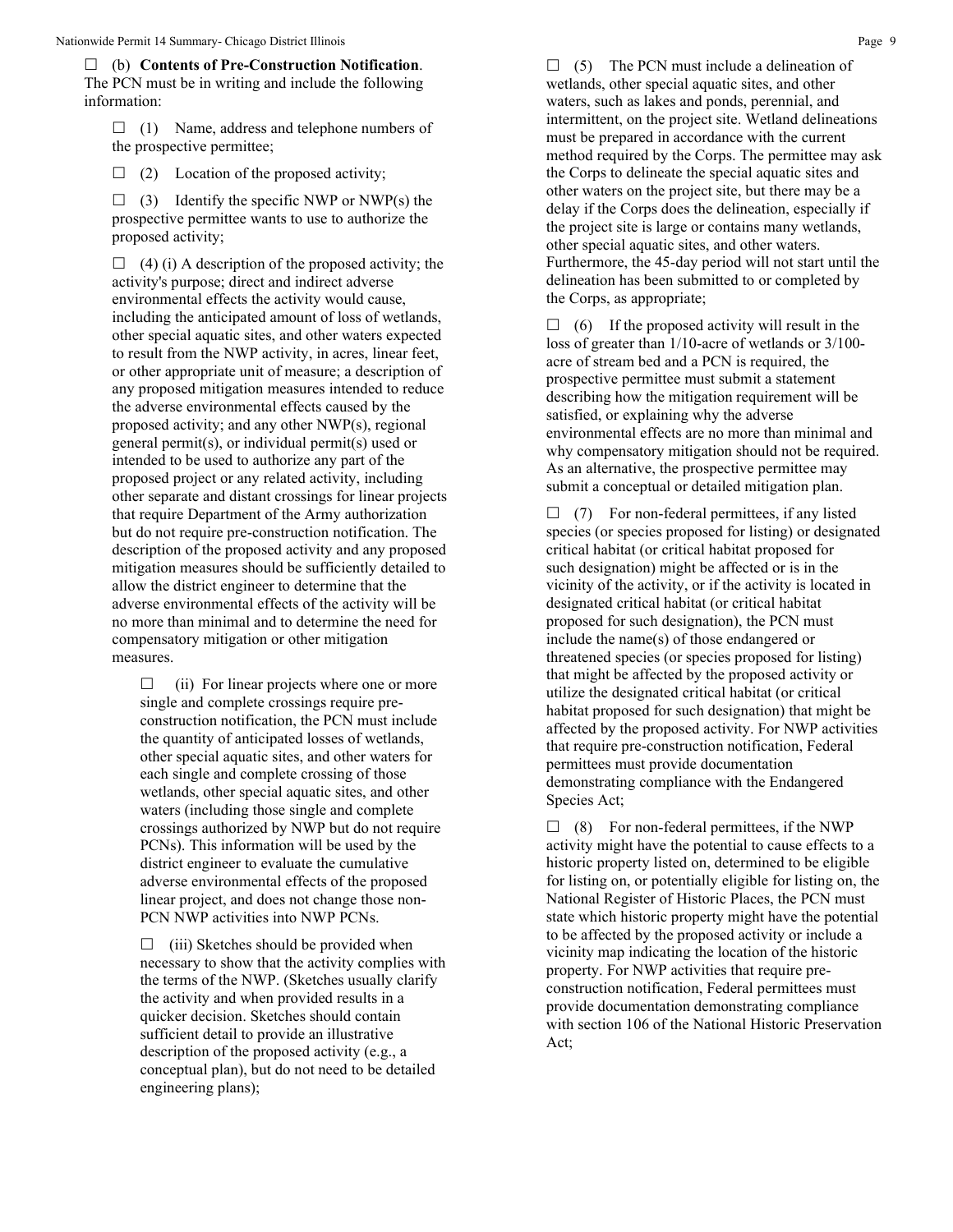$\Box$  (9) For an activity that will occur in a component of the National Wild and Scenic River System, or in a river officially designated by Congress as a "study river" for possible inclusion in the system while the river is in an official study status, the PCN must identify the Wild and Scenic River or the "study river" (see general condition 16); and

 $\Box$  (10) For an NWP activity that requires permission from, or review by, the Corps pursuant to 33 U.S.C. 408 because it will alter or temporarily or permanently occupy or use a U.S. Army Corps of Engineers federally authorized civil works project, the pre-construction notification must include a statement confirming that the project proponent has submitted a written request for section 408 permission from, or review by, the Corps office having jurisdiction over that USACE project.

 (c) **Form of Pre-Construction Notification.** The nationwide permit pre-construction notification form (Form ENG 6082) should be used for NWP PCNs. A letter containing the required information may also be used. Applicants may provide electronic files of PCNs and supporting materials if the district engineer has established tools and procedures for electronic submittals.

(d) **Agency Coordination**:

 $\Box$  (1) The district engineer will consider any comments from Federal and state agencies concerning the proposed activity's compliance with the terms and conditions of the NWPs and the need for mitigation to reduce the activity's adverse environmental effects so that they are no more than minimal.

 $\Box$  (2) Agency coordination is required for:

i) All NWP activities that require preconstruction notification and result in the loss of greater than 1/2-acre of waters of the United States;

ii) NWP 13 activities in excess of 500 linear feet, fills greater than one cubic yard per running foot, or involve discharges of dredged or fill material into special aquatic sites; and

(iii) NWP 54 activities in excess of 500 linear feet, or that extend into the waterbody more than 30 feet from the mean low water line in tidal waters or the ordinary high water mark in the Great Lakes.

 $\Box$  (3) When agency coordination is required, the district engineer will immediately provide (e.g., via email, facsimile transmission, overnight mail, or other expeditious manner) a copy of the complete PCN to the appropriate Federal or state offices (FWS, state natural resource or water quality agency, EPA, and, if appropriate, the NMFS). With the exception of NWP 37, these agencies will have 10 calendar days from the date the material is transmitted to notify the district engineer via telephone, facsimile

transmission, or email that they intend to provide substantive, site-specific comments. The comments must explain why the agency believes the adverse environmental effects will be more than minimal. If so contacted by an agency, the district engineer will wait an additional 15 calendar days before making a decision on the pre-construction notification. The district engineer will fully consider agency comments received within the specified time frame concerning the proposed activity's compliance with the terms and conditions of the NWPs, including the need for mitigation to ensure that the net adverse environmental effects of the proposed activity are no more than minimal. The district engineer will provide no response to the resource agency, except as provided below. The district engineer will indicate in the administrative record associated with each preconstruction notification that the resource agencies' concerns were considered. For NWP 37, the emergency watershed protection and rehabilitation activity may proceed immediately in cases where there is an unacceptable hazard to life or a significant loss of property or economic hardship will occur. The district engineer will consider any comments received to decide whether the NWP 37 authorization should be modified, suspended, or revoked in accordance with the procedures at 33 CFR 330.5.

 $\Box$  (4) In cases of where the prospective permittee is not a Federal agency, the district engineer will provide a response to NMFS within 30 calendar days of receipt of any Essential Fish Habitat conservation recommendations, as required by section 305(b)(4)(B) of the Magnuson-Stevens Fishery Conservation and Management Act.

 $\Box$  (5) Applicants are encouraged to provide the Corps with either electronic files or multiple copies of pre-construction notifications to expedite agency coordination.

## **C. District Engineer's Decision**

 $\Box$  1. In reviewing the PCN for the proposed activity, the district engineer will determine whether the activity authorized by the NWP will result in more than minimal individual or cumulative adverse environmental effects or may be contrary to the public interest. If a project proponent requests authorization by a specific NWP, the district engineer should issue the NWP verification for that activity if it meets the terms and conditions of that NWP, unless he or she determines, after considering mitigation, that the proposed activity will result in more than minimal individual and cumulative adverse effects on the aquatic environment and other aspects of the public interest and exercises discretionary authority to require an individual permit for the proposed activity. For a linear project, this determination will include an evaluation of the single and complete crossings of waters of the United States that require PCNs to determine whether they individually satisfy the terms and conditions of the NWP(s), as well as the cumulative effects caused by all of the crossings of waters of the United States authorized by NWP.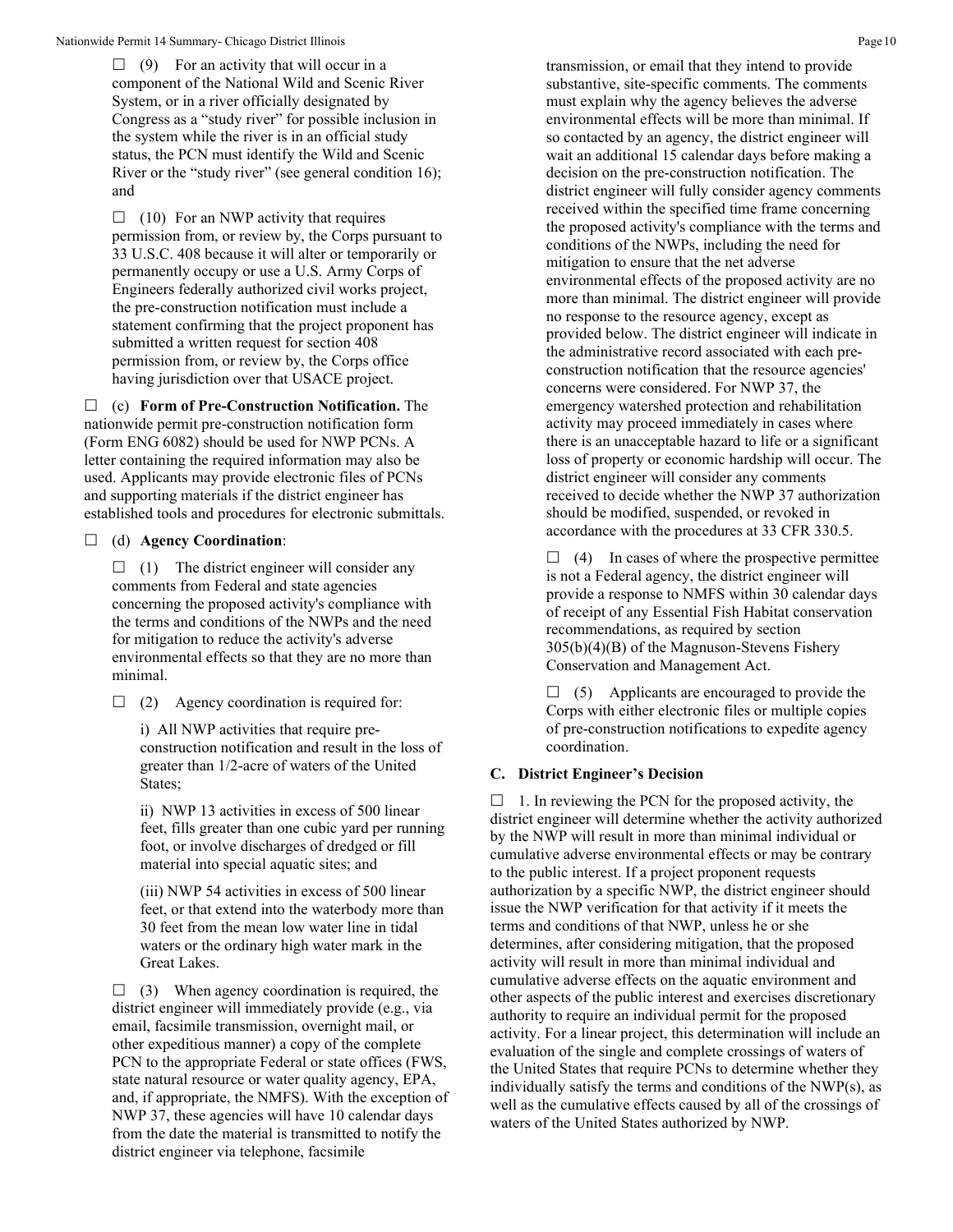If an applicant requests a waiver of an applicable limit, as provided for in NWPs 13, 36, or 54, the district engineer will only grant the waiver upon a written determination that the NWP activity will result in only minimal individual and cumulative adverse environmental effects.

 2. When making minimal adverse environmental effects determinations the district engineer will consider the direct and indirect effects caused by the NWP activity. He or she will also consider the cumulative adverse environmental effects caused by activities authorized by NWP and whether those cumulative adverse environmental effects are no more than minimal. The district engineer will also consider site specific factors, such as the environmental setting in the vicinity of the NWP activity, the type of resource that will be affected by the NWP activity, the functions provided by the aquatic resources that will be affected by the NWP activity, the degree or magnitude to which the aquatic resources perform those functions, the extent that aquatic resource functions will be lost as a result of the NWP activity (e.g., partial or complete loss), the duration of the adverse effects (temporary or permanent), the importance of the aquatic resource functions to the region (e.g., watershed or ecoregion), and mitigation required by the district engineer. If an appropriate functional or condition assessment method is available and practicable to use, that assessment method may be used by the district engineer to assist in the minimal adverse environmental effects determination. The district engineer may add case-specific special conditions to the NWP authorization to address site-specific environmental concerns.

 $\Box$  3. If the proposed activity requires a PCN and will result in a loss of greater than 1/10-acre of wetlands or 3/100 acre of stream bed, the prospective permittee should submit a mitigation proposal with the PCN. Applicants may also propose compensatory mitigation for NWP activities with smaller impacts, or for impacts to other types of waters. The district engineer will consider any proposed compensatory mitigation or other mitigation measures the applicant has included in the proposal in determining whether the net adverse environmental effects of the proposed activity are no more than minimal. The compensatory mitigation proposal may be either conceptual or detailed. If the district engineer determines that the activity complies with the terms and conditions of the NWP and that the adverse environmental effects are no more than minimal, after considering mitigation, the district engineer will notify the permittee and include any activity-specific conditions in the NWP verification the district engineer deems necessary. Conditions for compensatory mitigation requirements must comply with the appropriate provisions at  $\frac{33 \text{ CFR } 332.3 \text{ (k)}}{200 \text{ K}}$ . The district engineer must approve the final mitigation plan before the permittee commences work in waters of the United States, unless the district engineer determines that prior approval of the final mitigation plan is not practicable or not necessary to ensure timely completion of the required compensatory mitigation. If the prospective permittee elects to submit a compensatory mitigation plan with the PCN, the district engineer will expeditiously review the proposed compensatory mitigation plan. The district engineer must review the proposed compensatory mitigation plan within 45 calendar days of receiving a complete PCN and determine whether the proposed mitigation would ensure that the NWP activity

results in no more than minimal adverse environmental effects. If the net adverse environmental effects of the NWP activity (after consideration of the mitigation proposal) are determined by the district engineer to be no more than minimal, the district engineer will provide a timely written response to the applicant. The response will state that the NWP activity can proceed under the terms and conditions of the NWP, including any activity-specific conditions added to the NWP authorization by the district engineer.

 $\Box$  4. If the district engineer determines that the adverse environmental effects of the proposed activity are more than minimal, then the district engineer will notify the applicant either: (a) That the activity does not qualify for authorization under the NWP and instruct the applicant on the procedures to seek authorization under an individual permit; (b) that the activity is authorized under the NWP subject to the applicant's submission of a mitigation plan that would reduce the adverse environmental effects so that they are no more than minimal; or (c) that the activity is authorized under the NWP with specific modifications or conditions. Where the district engineer determines that mitigation is required to ensure no more than minimal adverse environmental effects, the activity will be authorized within the 45-day PCN period (unless additional time is required to comply with general conditions 18, 20, and/or 31), with activity-specific conditions that state the mitigation requirements. The authorization will include the necessary conceptual or detailed mitigation plan or a requirement that the applicant submit a mitigation plan that would reduce the adverse environmental effects so that they are no more than minimal. When compensatory mitigation is required, no work in waters of the United States may occur until the district engineer has approved a specific mitigation plan or has determined that prior approval of a final mitigation plan is not practicable or not necessary to ensure timely completion of the required compensatory mitigation.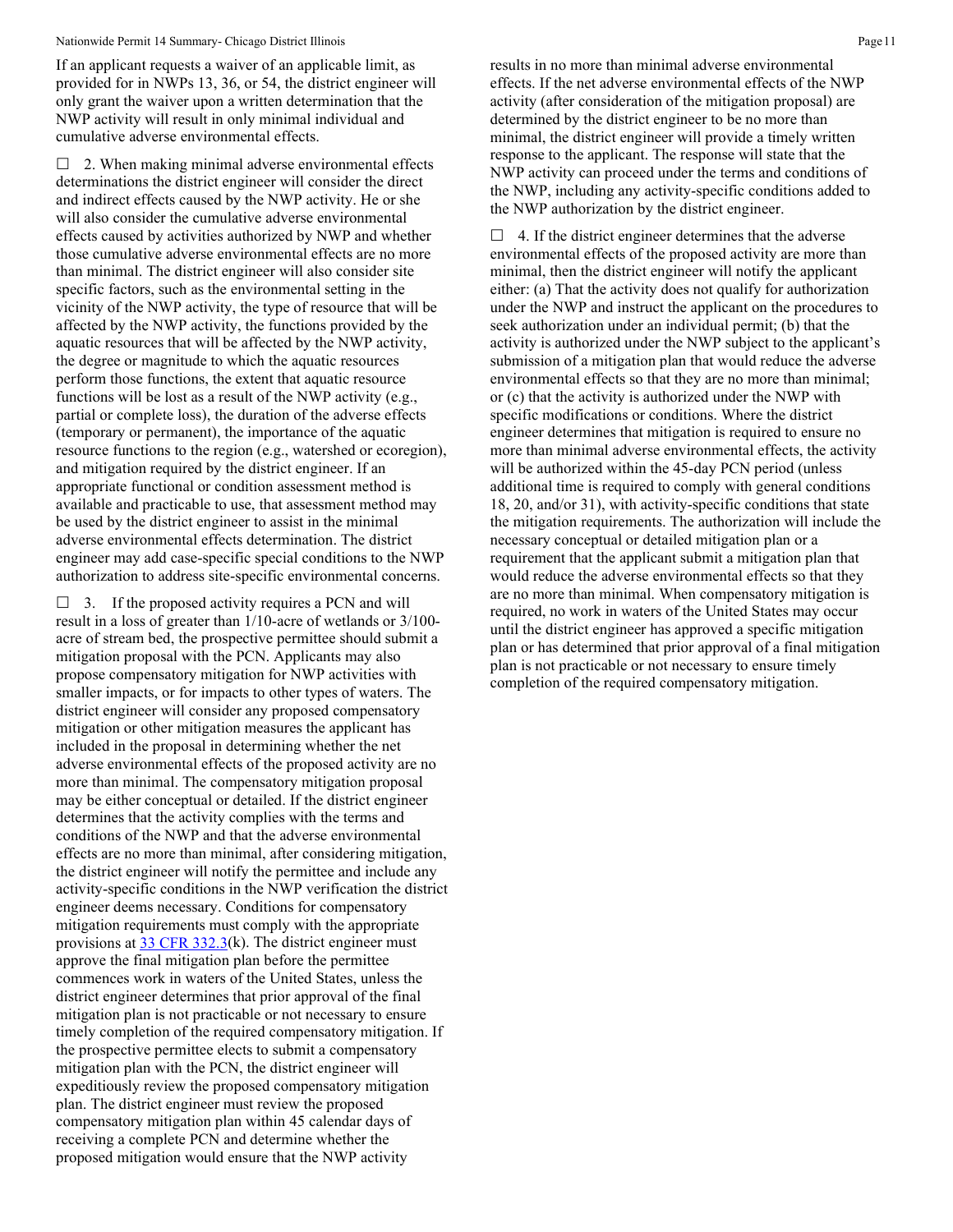## D. **Further Information**

1. District engineers have authority to determine if an activity complies with the terms and conditions of an NWP.

2. NWPs do not obviate the need to obtain other federal, state, or local permits, approvals, or authorizations required by law.

3. NWPs do not grant any property rights or exclusive privileges.

4. NWPs do not authorize any injury to the property or rights of others.

5. NWPs do not authorize interference with any existing or proposed Federal project (see general condition 31).

## E. **Definitions**

**Best management practices (BMPs)**: Policies, practices, procedures, or structures implemented to mitigate the adverse environmental effects on surface water quality resulting from development. BMPs are categorized as structural or nonstructural.

**Compensatory mitigation**: The restoration (re-establishment or rehabilitation), establishment (creation), enhancement, and/or in certain circumstances preservation of aquatic resources for the purposes of offsetting unavoidable adverse impacts which remain after all appropriate and practicable avoidance and minimization has been achieved.

**Currently serviceable**: Useable as is or with some maintenance, but not so degraded as to essentially require reconstruction.

**Direct effects**: Effects that are caused by the activity and occur at the same time and place.

**Discharge**: The term "discharge" means any discharge of dredged or fill material into waters of the United States.

**Ecological reference:** A model used to plan and design an aquatic habitat and riparian area restoration, enhancement, or establishment activity under NWP 27. An ecological reference may be based on the structure, functions, and dynamics of an aquatic habitat type or a riparian area type that currently exists in the region where the proposed NWP 27 activity is located. Alternatively, an ecological reference may be based on a conceptual model for the aquatic habitat type or riparian area type to be restored, enhanced, or established as a result of the proposed NWP 27 activity. An ecological reference takes into account the range of variation of the aquatic habitat type or riparian area type in the region.

**Enhancement**: The manipulation of the physical, chemical, or biological characteristics of an aquatic resource to heighten, intensify, or improve a specific aquatic resource function(s). Enhancement results in the gain of selected aquatic resource function(s), but may also lead to a decline in other aquatic resource function(s). Enhancement does not result in a gain in aquatic resource area.

**Establishment (creation):** The manipulation of the physical, chemical, or biological characteristics present to develop an aquatic resource that did not previously exist at an upland site. Establishment results in a gain in aquatic resource area.

**High Tide Line**: The line of intersection of the land with the water's surface at the maximum height reached by a rising tide. The high tide line may be determined, in the absence of actual data, by a line of oil or scum along shore objects, a more or less continuous deposit of fine shell or debris on the foreshore or berm, other physical markings or characteristics, vegetation lines, tidal gages, or other suitable means that delineate the general height reached by a rising tide. The line encompasses spring high tides and other high tides that occur with periodic frequency but does not include storm surges in which there is a departure from the normal or predicted reach of the tide due to the piling up of water against a coast by strong winds such as those accompanying a hurricane or other intense storm.

**Historic Property**: Any prehistoric or historic district, site (including archaeological site), building, structure, or other object included in, or eligible for inclusion in, the National Register of Historic Places maintained by the Secretary of the Interior. This term includes artifacts, records, and remains that are related to and located within such properties. The term includes properties of traditional religious and cultural importance to an Indian tribe or Native Hawaiian organization and that meet the National Register criteria (36 CFR part 60).

**Independent utility**: A test to determine what constitutes a single and complete non-linear project in the Corps Regulatory Program. A project is considered to have independent utility if it would be constructed absent the construction of other projects in the project area. Portions of a multi-phase project that depend upon other phases of the project do not have independent utility. Phases of a project that would be constructed even if the other phases were not built can be considered as separate single and complete projects with independent utility.

**Indirect effects**: Effects that are caused by the activity and are later in time or farther removed in distance, but are still reasonably foreseeable.

**Loss of waters of the United States**: Waters of the United States that are permanently adversely affected by filling, flooding, excavation, or drainage because of the regulated activity. The loss of stream bed includes the acres of stream bed that are permanently adversely affected by filling or excavation because of the regulated activity. Permanent adverse effects include permanent discharges of dredged or fill material that change an aquatic area to dry land, increase the bottom elevation of a waterbody, or change the use of a waterbody. The acreage of loss of waters of the United States is a threshold measurement of the impact to jurisdictional waters for determining whether a project may qualify for an NWP; it is not a net threshold that is calculated after considering compensatory mitigation that may be used to offset losses of aquatic functions and services. Waters of the United States temporarily filled, flooded, excavated, or drained, but restored to pre-construction contours and elevations after construction, are not included in the measurement of loss of waters of the United States. Impacts resulting from activities that do not require Department of the Army authorization, such as activities eligible for exemptions under section 404(f) of the Clean Water Act, are not considered when calculating the loss of waters of the United States.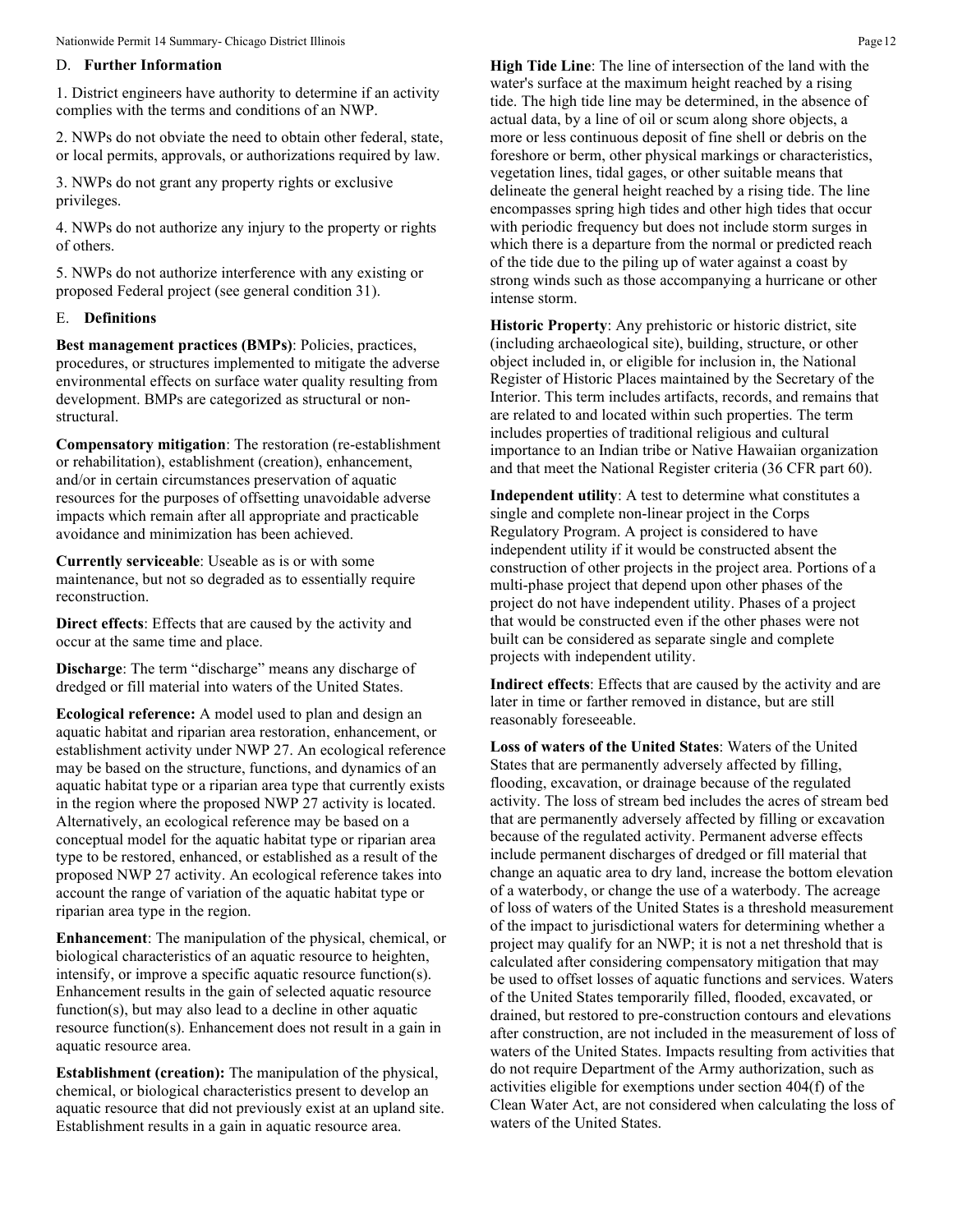**Navigable waters:** Waters subject to section 10 of the Rivers and Harbors Act of 1899. These waters are defined at 33 CFR part 329.

**Non-tidal wetland**: A non-tidal wetland is a wetland that is not subject to the ebb and flow of tidal waters. Non-tidal wetlands contiguous to tidal Start Printed Page 57394waters are located landward of the high tide line (i.e., spring high tide line).

**Open water:** For purposes of the NWPs, an open water is any area that in a year with normal patterns of precipitation has water flowing or standing above ground to the extent that an ordinary high water mark can be determined. Aquatic vegetation within the area of flowing or standing water is either non-emergent, sparse, or absent. Vegetated shallows are considered to be open waters. Examples of "open waters" include rivers, streams, lakes, and ponds.

**Ordinary High Water Mark**: The term ordinary high water mark means that line on the shore established by the fluctuations of water and indicated by physical characteristics such as a clear, natural line impressed on the bank, shelving, changes in the character of soil, destruction of terrestrial vegetation, the presence of litter and debris, or other appropriate means that consider the characteristics of the surrounding areas.

**Perennial stream**: A perennial stream has surface water flowing continuously year-round during a typical year.

**Practicable**: Available and capable of being done after taking into consideration cost, existing technology, and logistics in light of overall project purposes.

**Pre-construction notification:** A request submitted by the project proponent to the Corps for confirmation that a particular activity is authorized by nationwide permit. The request may be a permit application, letter, or similar document that includes information about the proposed work and its anticipated environmental effects. Pre-construction notification may be required by the terms and conditions of a nationwide permit, or by regional conditions. A preconstruction notification may be voluntarily submitted in cases where pre-construction notification is not required and the project proponent wants confirmation that the activity is authorized by nationwide permit.

**Preservation**: The removal of a threat to, or preventing the decline of, aquatic resources by an action in or near those aquatic resources. This term includes activities commonly associated with the protection and maintenance of aquatic resources through the implementation of appropriate legal and physical mechanisms. Preservation does not result in a gain of aquatic resource area or functions.

**Re-establishment**: The manipulation of the physical, chemical, or biological characteristics of a site with the goal of returning natural/historic functions to a former aquatic resource. Re-establishment results in rebuilding a former aquatic resource and results in a gain in aquatic resource area and functions.

**Rehabilitation**: The manipulation of the physical, chemical, or biological characteristics of a site with the goal of repairing natural/historic functions to a degraded aquatic resource. Rehabilitation results in a gain in aquatic resource function, but does not result in a gain in aquatic resource area.

**Restoration**: The manipulation of the physical, chemical, or biological characteristics of a site with the goal of returning natural/historic functions to a former or degraded aquatic resource. For the purpose of tracking net gains in aquatic resource area, restoration is divided into two categories: Reestablishment and rehabilitation.

**Riffle and pool complex**: Riffle and pool complexes are special aquatic sites under the 404(b)(1) Guidelines. Riffle and pool complexes sometimes characterize steep gradient sections of streams. Such stream sections are recognizable by their hydraulic characteristics. The rapid movement of water over a course substrate in riffles results in a rough flow, a turbulent surface, and high dissolved oxygen levels in the water. Pools are deeper areas associated with riffles. A slower stream velocity, a streaming flow, a smooth surface, and a finer substrate characterize pools.

**Riparian areas**: Riparian areas are lands next to streams, lakes, and estuarine-marine shorelines. Riparian areas are transitional between terrestrial and aquatic ecosystems, through which surface and subsurface hydrology connects riverine, lacustrine, estuarine, and marine waters with their adjacent wetlands, non-wetland waters, or uplands. Riparian areas provide a variety of ecological functions and services and help improve or maintain local water quality. (See general condition 23.)

**Shellfish seeding**: The placement of shellfish seed and/or suitable substrate to increase shellfish production. Shellfish seed consists of immature individual shellfish or individual shellfish attached to shells or shell fragments (i.e., spat on shell). Suitable substrate may consist of shellfish shells, shell fragments, or other appropriate materials placed into waters for shellfish habitat.

**Single and complete linear project:** A linear project is a project constructed for the purpose of getting people, goods, or services from a point of origin to a terminal point, which often involves multiple crossings of one or more waterbodies at separate and distant locations. The term "single and complete project" is defined as that portion of the total linear project proposed or accomplished by one owner/developer or partnership or other association of owners/developers that includes all crossings of a single water of the United States (i.e., a single waterbody) at a specific location. For linear projects crossing a single or multiple waterbodies several times at separate and distant locations, each crossing is considered a single and complete project for purposes of NWP authorization. However, individual channels in a braided stream or river, or individual arms of a large, irregularly shaped wetland or lake, etc., are not separate waterbodies, and crossings of such features cannot be considered separately.